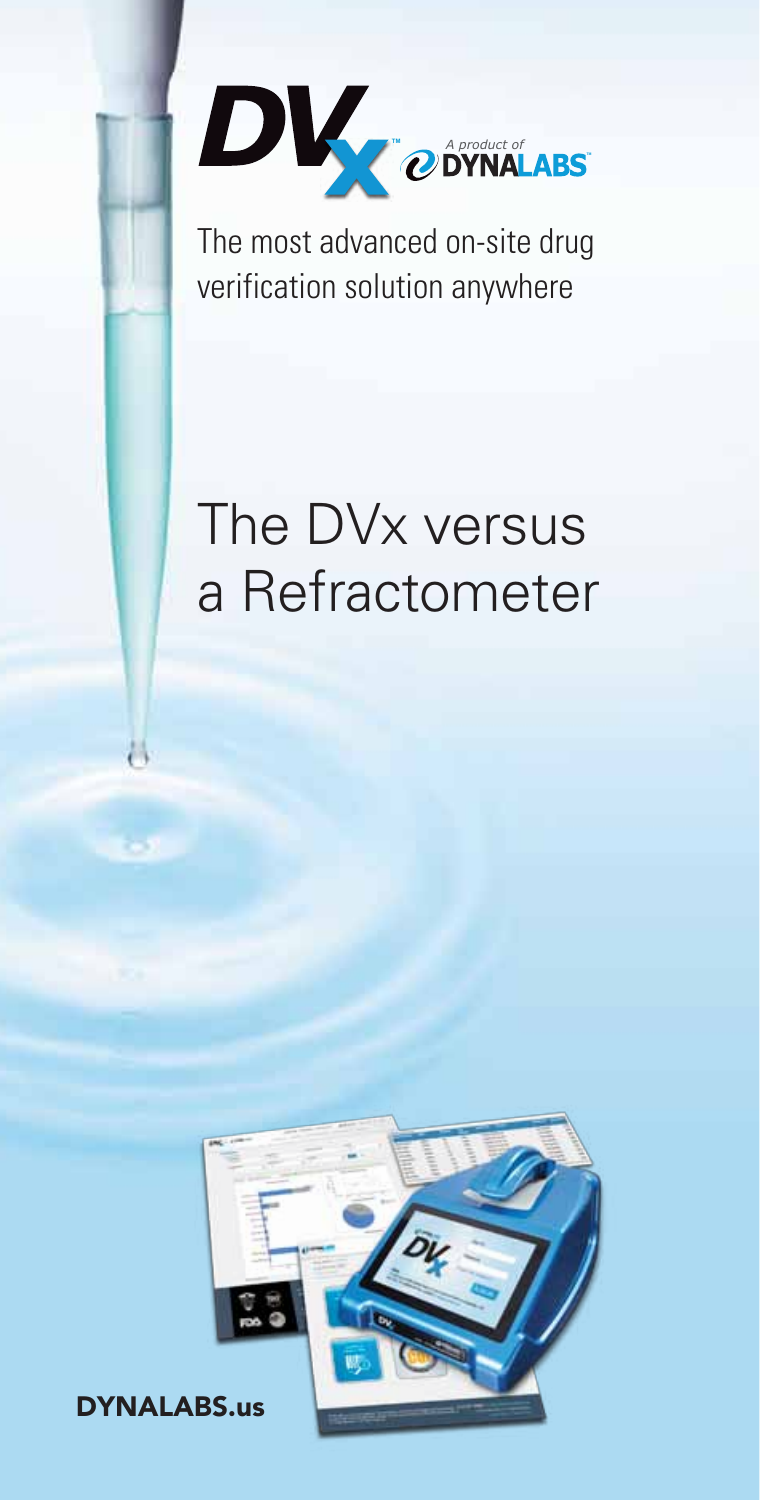## The DVx versus a Refractometer

### What is a refractometer?

A refractometer is a device that measures the refractive index (RI) of light; that is, the degree to which light changes direction as it passes through one medium, and into another. The most well-measured RI is from air into water.

### What are some of the limitations of a refractometer?

Accurate refractive indexes for new compounds are generated by first determining an initial standard RI, then comparing this to measurements taken over time. The initial standard RI degrades into the accurate RI as you perform trending analysis calculations.

An accurate RI may help you detect diversion at lower concentrations of active pharmaceutical ingredients, where the results from a refractometer are not selective at higher concentrations. This is because refractometers are curvilinear in their response (*illustration A)*. They can be easily fooled by a

seasoned diverter! Undiluted fentanyl and sufentanil have the same RI as water; this inhibits the ability to detect diversion or specificity of these actives. Similarly, undiluted morphine has the same RI as ethanol. Different combinations of replacement liquid can reproduce any needed refractive index.



#### How does the DVx work?

The DVx is an easy-to-use spectrophotometer that detects the absorption of light at a specified wavelength for an analyte of interest, such that both the identity and concentration of a drug are determined at the same time. At that wavelength, using a traceable and primary reference standard, the drug can be validated – shown to be specific, selective, and sensitive for the identification and linear for the concentration.

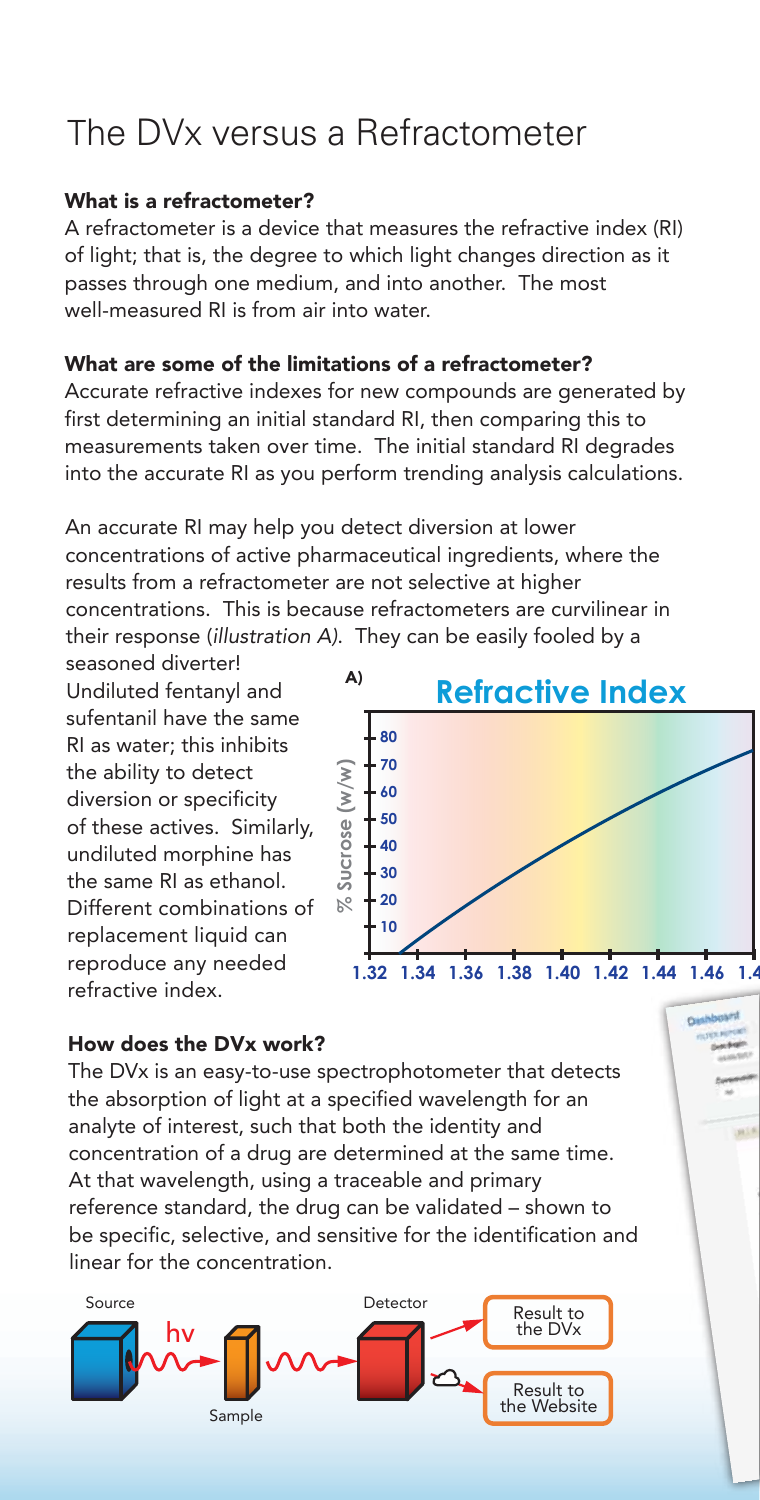

#### What are the advantages to the DVx?

The placement of small sample amounts - 2μl or 0.5ml - into a sample holder gives a result in about 4 seconds. The DVx machine provides a UV spectrum of the sample. This is then compared to the primary reference standard absorbance and wavelength stored in the DYNALABS' cloud. Adjustments for common diluents are made to ensure not only the absorbance but the overall spectral profile match. A mismatched spectrum red flags the sample.

The DVx is more than an instrument; it is a fully inclusive service. DYNALABS expert customer service team responds to all questions and concerns by phone or by email. Also, any problem samples can be sent to the core lab for further analysis, if needed.

DYNALABS DVx™ brings the analytical lab into your pharmacy. Our onsite Drug Verification system reduces mortality due to adverse drug events, medication errors, and drug diversions.